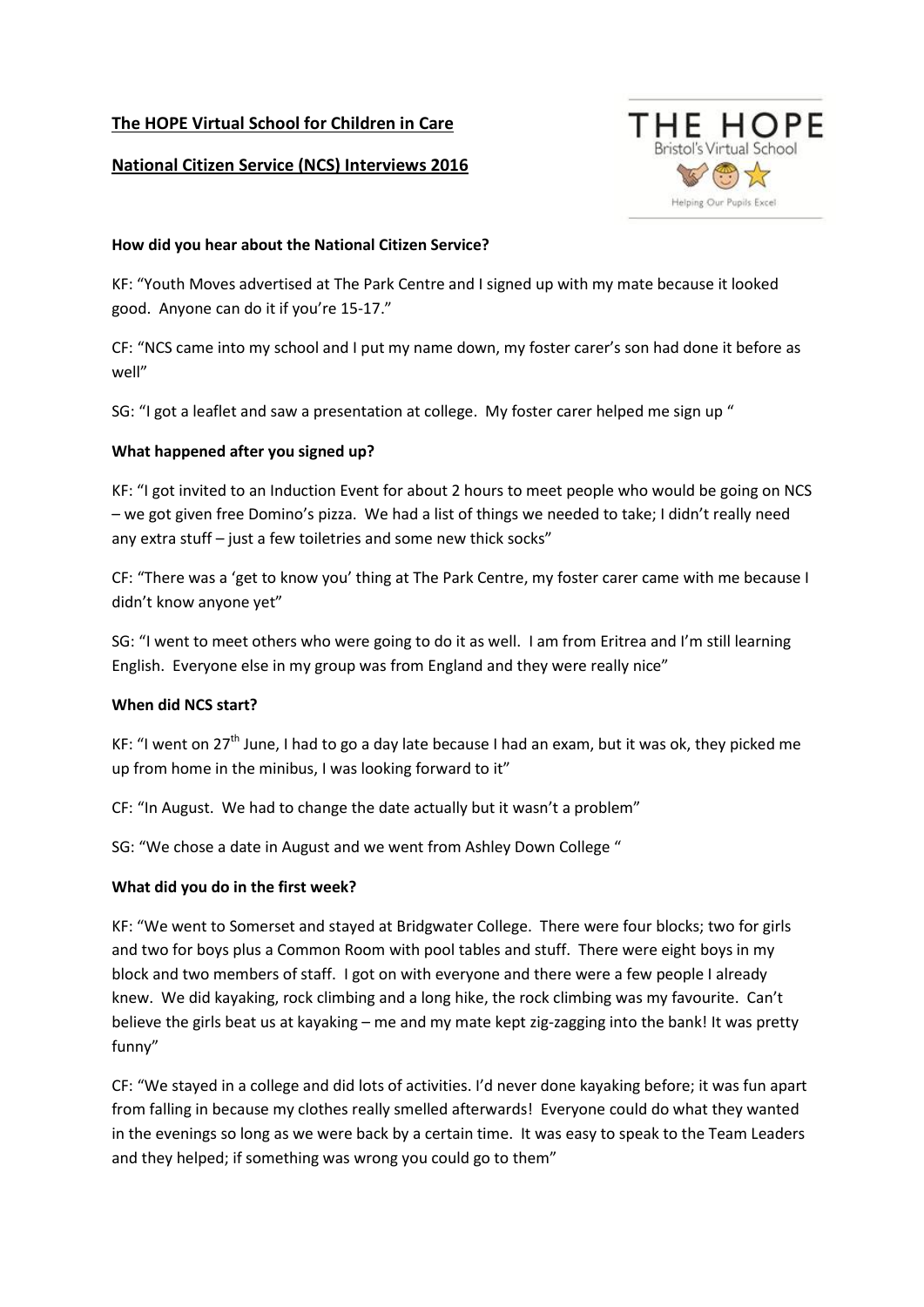SG: "We went camping in tents with sleeping bags. There was lots of food and you could take your own snacks if you wanted to. We went canoeing, climbing, river walking and had a campfire. I'm not very good at swimming but you don't need to worry. You have a life jacket and they look after you really well. I'd never been rock climbing before but everyone helped me a lot and I enjoyed it. At the end of the week we made a shopping list for the second week"

## **What about the second week?**

KF: "We went to UWE with our group – the accommodation was better and the showers were amazing. We had to budget for the week - £300 to feed seven people; we shopped in Asda and went to Subway a few times as well as cooking outside for ourselves. The main point of the week is to meet different charities and find out about what they do"

CF: "We were learning more about how to live on your own and budget for food. We went into lecture theatres at the Uni to listen to the charities"

SG: "We stayed at Bath University, it was a really special place and the rooms were like a hotel. We made a timetable and took it in turns to cook. People talked to us about their charities; like for Downs Syndrome children, helping animals and helping homeless people"

# **And after that?**

KF: "Our group chose to work with LinkAge who do sports for older people because my mate and I are qualified sports coaches so we knew a bit about what to do. We spent one week planning; ringing people like the Co-op for donations and getting sports kit for free – we had to work pretty hard but I'm good at persuading people! Then we approached a local old people's centre and they brought some of their group up to The Park. We did games and some cooking with them. A lot of them were about 80 and they couldn't hear very well or move about much but it went well and I think they enjoyed it"

CF: "We supported the 'Dementia Friendly' charity by taking awareness raising packs into shops and giving out purple angel stickers. I learnt a bit about dementia. It wasn't as easy as the first week but we did something good for other people"

SG: "I wanted to help the homeless but my group chose Bristol Refugee Rights, which was ok too. We planned how to raise money; we made cakes and sold them in The Galleries and held a Family Fun Day. My foster carer donated some money and so did I. I think my group raised £800 for our charity. We got clothing and shoes to donate as well for people who arrive from all different countries. I am a refugee and I think it is really good that people have rights and get help when they come to England"

# **What was your favourite bit?**

KF: "The second week at UWE because we were all staying together in one block and we had a party which was sick. We got to experience the actual Uni accommodation as well which was pretty nice so now I know what it would be like at Uni. The Team Leaders were good too because there was lots of banter"